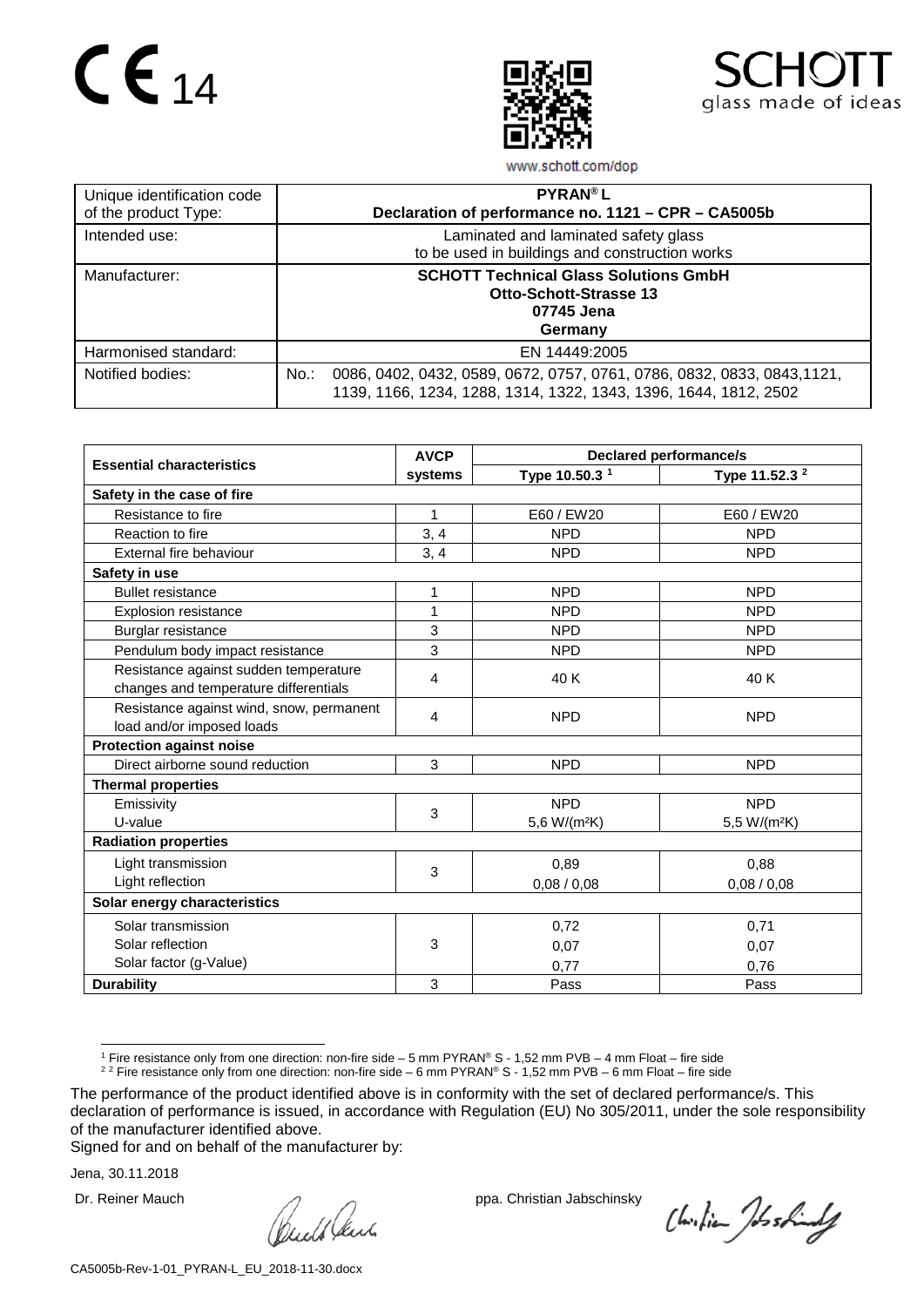# $CE_{14}$





www.schott.com/dop

| Unique identification code<br>of the product Type: | <b>PYRAN®L</b><br>Declaration of performance no. 1121 - CPR - CA5005b                                                                                  |
|----------------------------------------------------|--------------------------------------------------------------------------------------------------------------------------------------------------------|
| Intended use:                                      | Laminated and laminated safety glass<br>to be used in buildings and construction works                                                                 |
| Manufacturer:                                      | <b>SCHOTT Technical Glass Solutions GmbH</b><br><b>Otto-Schott-Strasse 13</b><br>07745 Jena<br>Germany                                                 |
| Harmonised standard:                               | EN 14449:2005                                                                                                                                          |
| Notified bodies:                                   | $No.$ :<br>0086, 0402, 0432, 0589, 0672, 0757, 0761, 0786, 0832, 0833, 0843, 1121,<br>1139, 1166, 1234, 1288, 1314, 1322, 1343, 1396, 1644, 1812, 2502 |

|                                          | <b>AVCP</b> | <b>Declared performance/s</b> |  |  |  |
|------------------------------------------|-------------|-------------------------------|--|--|--|
| <b>Essential characteristics</b>         | systems     | Type 1.51.2 <sup>3</sup>      |  |  |  |
| Safety in the case of fire               |             |                               |  |  |  |
| Resistance to fire                       | 1           | E30 / EW20                    |  |  |  |
| Reaction to fire                         | 3, 4        | <b>NPD</b>                    |  |  |  |
| External fire behaviour                  | 3, 4        | <b>NPD</b>                    |  |  |  |
| Safety in use                            |             |                               |  |  |  |
| <b>Bullet resistance</b>                 | 1           | <b>NPD</b>                    |  |  |  |
| <b>Explosion resistance</b>              | 1           | <b>NPD</b>                    |  |  |  |
| Burglar resistance                       | 3           | <b>NPD</b>                    |  |  |  |
| Pendulum body impact resistance          | 3           | <b>NPD</b>                    |  |  |  |
| Resistance against sudden temperature    | 4           | 40 K                          |  |  |  |
| changes and temperature differentials    |             |                               |  |  |  |
| Resistance against wind, snow, permanent | 4           | <b>NPD</b>                    |  |  |  |
| load and/or imposed loads                |             |                               |  |  |  |
| <b>Protection against noise</b>          |             |                               |  |  |  |
| Direct airborne sound reduction          | 3           | <b>NPD</b>                    |  |  |  |
| <b>Thermal properties</b>                |             |                               |  |  |  |
| Emissivity                               | 3           | <b>NPD</b>                    |  |  |  |
| U-value                                  |             | 5,6 W/(m <sup>2</sup> K)      |  |  |  |
| <b>Radiation properties</b>              |             |                               |  |  |  |
| Light transmission                       | 3           | <b>NPD</b>                    |  |  |  |
| Light reflection                         |             | <b>NPD</b>                    |  |  |  |
| Solar energy characteristics             |             |                               |  |  |  |
| Solar transmission                       |             | <b>NPD</b>                    |  |  |  |
| Solar reflection                         | 3           | <b>NPD</b>                    |  |  |  |
| Solar factor (g-Value)                   |             | <b>NPD</b>                    |  |  |  |
| <b>Durability</b>                        | 3           | Pass                          |  |  |  |

Signed for and on behalf of the manufacturer by:

Jena, 30.11.2018

Dr. Reiner Mauch ppa. Christian Jabschinsky<br>
ppa. Christian Jabschinsky<br>
ppa. Christian Jabschinsky

Christian Joshindy

 <sup>3</sup> Fire resistance only from one direction: non-fire side – <sup>5</sup> mm PYRAN® white – 0,76 mm PVB – <sup>5</sup> mm Float – fire side

<span id="page-1-0"></span>The performance of the product identified above is in conformity with the set of declared performance/s. This declaration of performance is issued, in accordance with Regulation (EU) No 305/2011, under the sole responsibility of the manufacturer identified above.